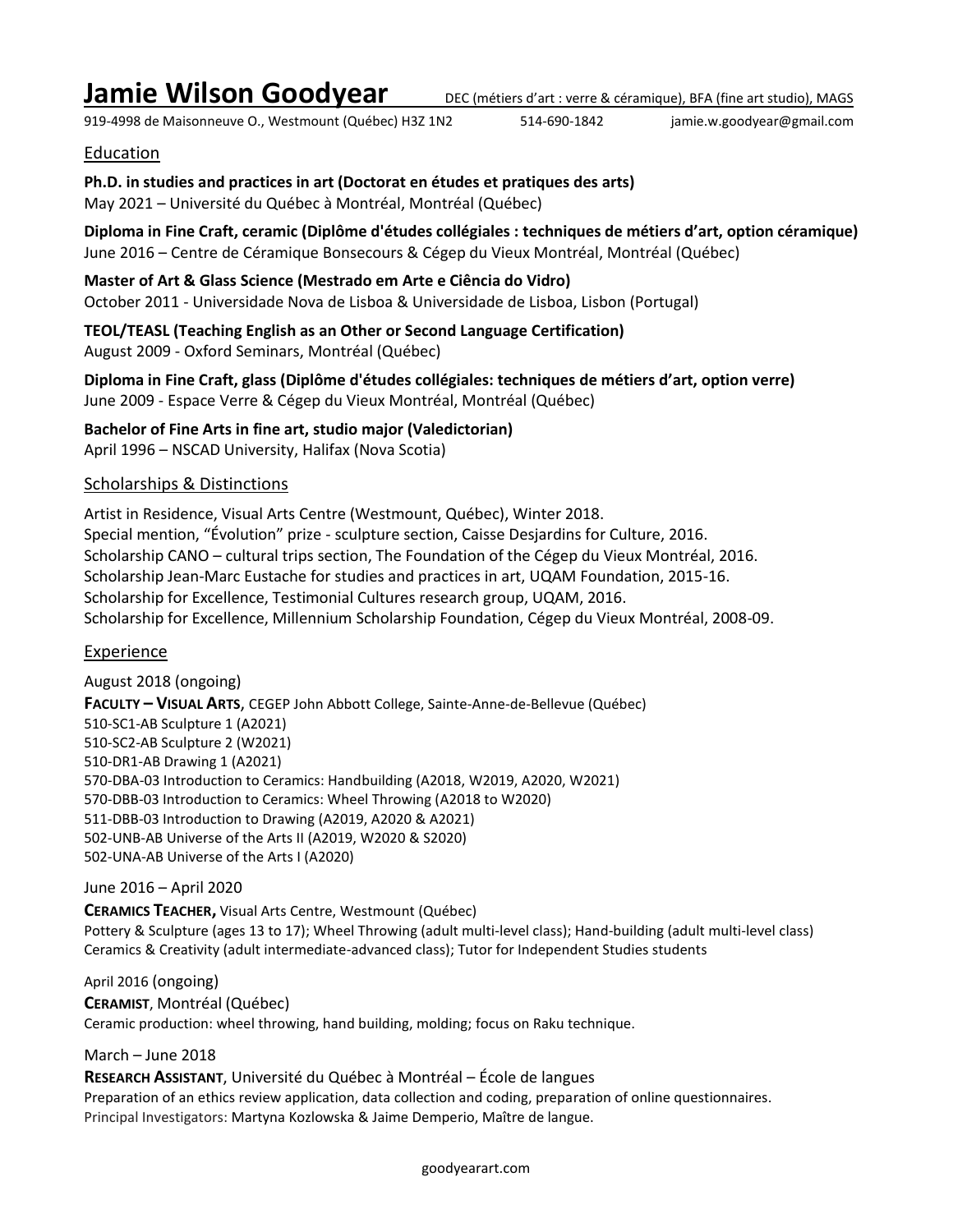#### July 2015 – February 2018

**RESEARCH ASSISTANT & CURATOR**, Université du Québec à Montréal - Testimonial Cultures research group Research, review of literature, intern supervision, catalogue production, logistical preparations and programming of an art exhibition within the framework of the project *Témoigner pour agir*. Principal Investigator: Maria Nengeh Mensah, PhD.

## September 2014 – June 2018

**TEACHING ASSISTANT**, Université du Québec à Montréal – École de langues, Montréal (Québec) Anglais 4312: Advanced English Computer-Assisted Pronunciation (WS 2015) Anglais 4152: Pronunciation III (WSA 2017, W2018) Anglais 4051: Listening III (S 2017) Anglais 4015: Advanced English Conversation (WS 2015) Anglais 4012: Advanced English Speaking (W 2015) Anglais 4002: English Language and Culture II (A 2016, WSA 2017, WS2018) Anglais 3067: Skills for Business II (A 2015) Anglais 3312: Intermediate English Computer-Assisted Pronunciation (A 2014) Anglais 3155: Speech Perception and Pronunciation Skills II (S 2016, S2016) Anglais 3152: Pronunciation II (A 2016) Anglais 3015: Intermediate English Conversation (A 2014, WS 2015) Anglais 3013: Intermediate English Reading (S 2015) Anglais 2157: Grammar Skills for Speaking I (W 2018) Anglais 2151: Speech Perception I (S 2016) Anglais 2116: Elementary English Script (A 2014) Anglais 2112: Elementary English Computer-Assisted Pronunciation (W 2015) Anglais 2067: Skills for Business I (A 2015) Anglais 2055: Conversation I (A 2016, S2018) Monitor for placement tests at the Center for the Assessment of Language Competence (2014-18) English (ESL) program tutor (WA 2017, WS2018)

# January 2015 – April 2016

**TEACHING ASSISTANT**, Université du Québec, École de technologie supérieure, Montréal (Québec) Anglais 010: English for Engineers I (WA 2015, W 2016)

Winter 2014 **ENGLISH TEACHER (ESL)**, Carré d'As Tutorat, Montréal (Québec) English teacher for multi-level students in a business school context.

Autumn 2012

**ENGLISH TUTOR**, Cégep du Vieux Montréal, Montréal (Québec) English tutoring for individuals and groups for students at different college levels.

June 2001 – August 2006

**VITRUM** stained glass studio, Montréal (Québec) Owner: design and creation of stained glass.

May 1996 - August 2006

**PHOTOGRAPHER, GRAPHIC ARTIST & INDEPENDENT CURATOR**, Montréal (Québec)

Archival and documentation photography, reprography; design and layout for print and promotion; visual art exhibitions design and production.

August 1999 – August 2002

**ASSISTANT** to Giorgio Galeotti, Montréal (Québec)

Administration of exhibition calendar, requests for grants, research; organization of transport, customs clearance; indexed archiving of more than 200 paintings.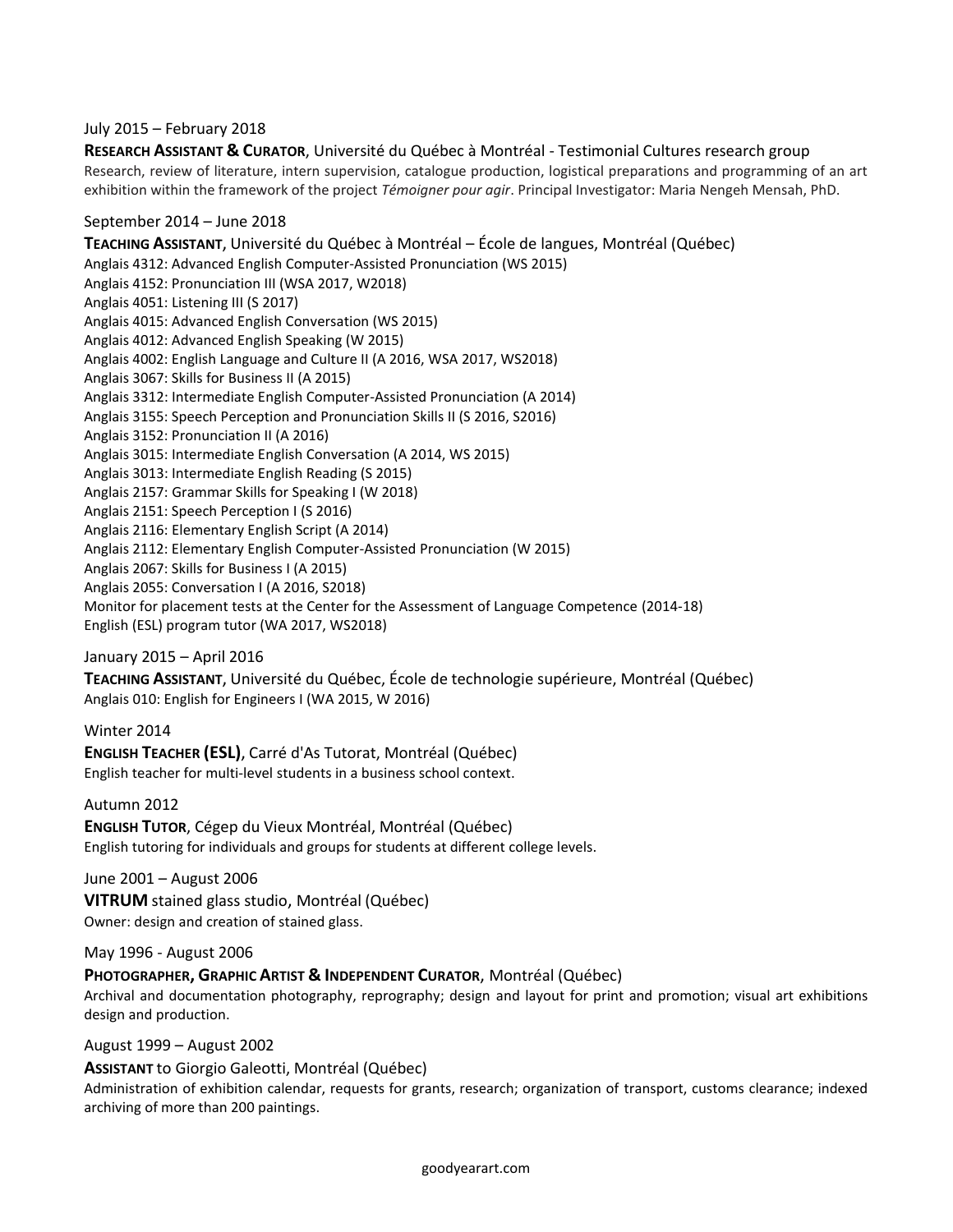#### January - April 1996

**CURATOR**, internship at the Anna Leonowens Gallery, NSCAD University, Halifax (Nova Scotia) Responsible for a group exhibition: design and production of a catalog. Training in exhibition design, lighting design, research, preparation and installation techniques. Member of the gallery's exhibition committee.

#### June - August 1994

**CURATOR**, *Art in Windows* project, Downtown Development Commission, St-John's (Newfoundland & Labrador) Organizer of a project for the promotion of local artist. Negotiator between artists and owners of vacant storefronts in the downtown of St. John's for the display of artwork.

#### June - August 1993

**GALLERY ASSISTANT / COORDINATOR OF SPLASH '93,** Eastern Edge Gallery, St-John's (Newfoundland & Labrador) Responsible for the daily gallery operations: accounting, liaison with the press, graphic design, installations. Coordinator of *Splash '93* annual art event: Member of the exhibition committee.

#### January - April 1993

**TEACHING ASSISTANT,** Department of Community Studies, M. U. N., Corner Brook (Newfoundland & Labrador) Teaching assistant in the visual arts for children between 9 and 13 years of age: drawing, painting, sculpture, printmaking and rudimentary art criticism.

#### Curatorial projects and exhibition coordinator

| 2017 | Témoigner pour agir (Testimonial Cultures)                                                 |
|------|--------------------------------------------------------------------------------------------|
|      | Curator, group exhibition, Maison de la culture Frontenac (Montréal, Québec)               |
| 2011 | More Art Faster                                                                            |
|      | Exposition coordinator (group), Universidade Nova de Lisboa, (Monte de Caparica, Portugal) |
| 2008 | En route                                                                                   |
|      | Exposition coordinator (group), Galerie Espace Verre (Montréal, Québec)                    |
| 2000 | Nature - Couleur - Lumière                                                                 |
|      | Curator, works of Laura Porcelli, Galerie 427, Belgo (Montréal, Québec)                    |
| 1999 | Myths & Dreams                                                                             |
|      | Curator, works of Giorgio Galeotti, Galerie 324, Belgo (Montréal, Québec)                  |
| 1997 | Queer Expressions (Devers/Cité)                                                            |
|      | Curator, group exhibition, Chéry Art (Montréal, Québec)                                    |
| 1996 | Queer Chimera                                                                              |
|      | Curator, works of Sheldon Goldburg, Galerie V.A.V. Gallery (Montréal, Québec)              |
| 1996 | Boys On the Half Shell: a look at queer masculinity                                        |
|      | Curator, group exhibition, Anna Leonowens Gallery, NSCAD (Halifax, Nova Scotia)            |
| 1994 | Art in Windows                                                                             |
|      | Curator, public art project, St. John's Downtown Development Commission, (St. John's, NL)  |
| 1993 | Splash'93 (performance festival)                                                           |
|      | Curator & coordinator performance section, Eastern Edge Gallery/LSPU Hall (St. John's, NL) |
|      |                                                                                            |

#### Commissions

- 2018 ViiV Healthcare, Positive Space initiative. Ceramic mural titled *Stigma memoria* installed at the Community-Based Research Centre for Gay Men's Health in Vancouver.
- 2010 Universidade Nova de Lisboa (FCT & VICARTE). The installation titled  $3\frac{88}{8}[\frac{18}{8}w]=x^*$  was created from the experimental results of investigating historical primary materials and the origins of glass. Co-created with Tara Marisa Woudenberg (Netherlands) and Kojiro Toyoda (Japan).

## Exhibitions

| 2019 | Boutique des métiers d'art - Conseil des métiers d'art du Québec (Montréal, QC) |  |  |
|------|---------------------------------------------------------------------------------|--|--|
|------|---------------------------------------------------------------------------------|--|--|

2018 *Artsida 8*, Expo-benefit for ACCM, Galerie MX (Montréal, QC) Boutique des métiers d'art - Conseil des métiers d'art du Québec (Montréal, QC)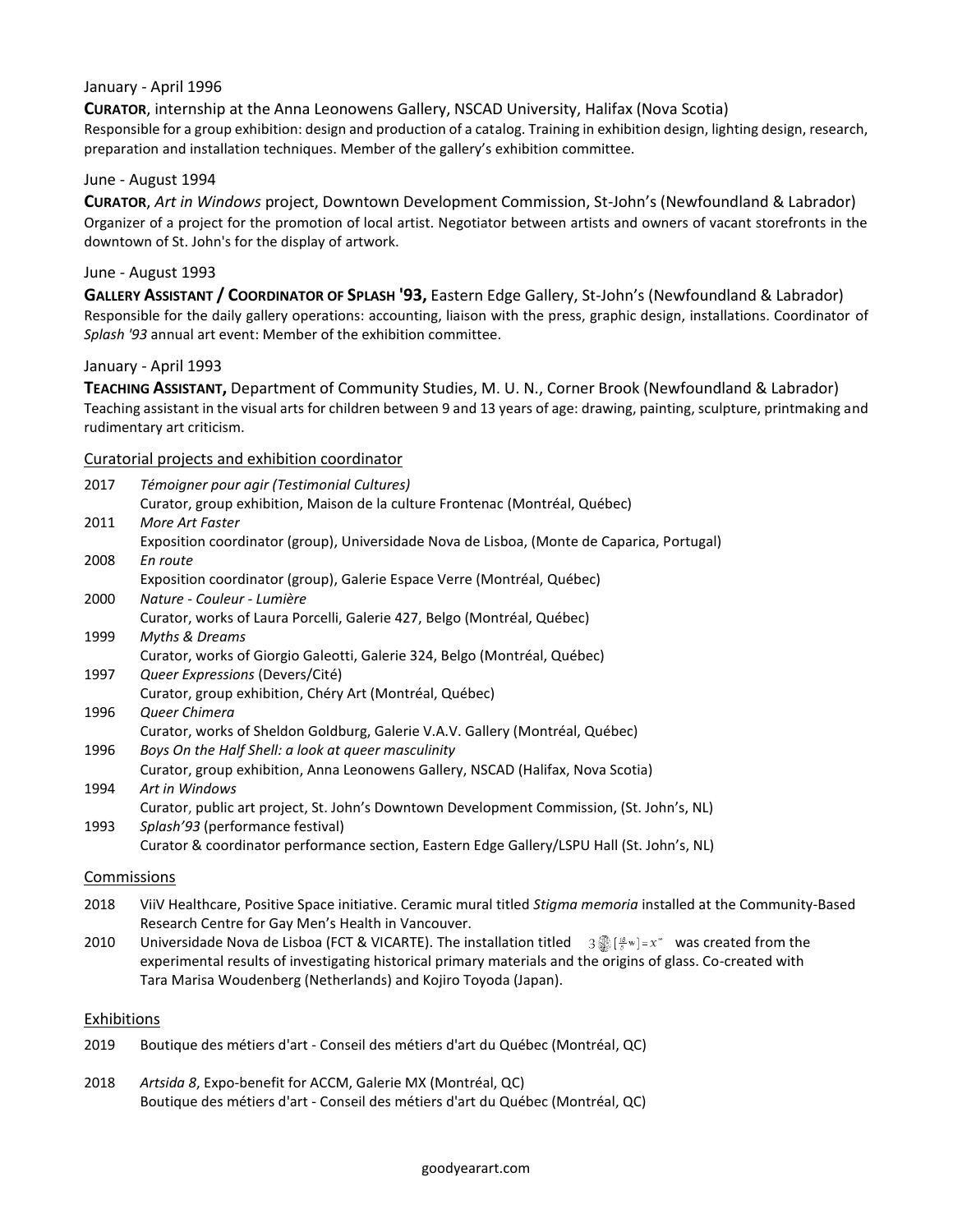- 2017 *Pitit Salon,* group exhibition, Centre de céramique Bonsecours (Montréal, QC) *1001 Pots*, expo-sale (Val-David, QC) Boutique des métiers d'art - Conseil des métiers d'art du Québec (Montréal, QC) *Artsida 7*, Expo-benefit for ACCM, Galerie D (Montréal, QC)
- 2016 *Salon des métiers d'art de Montréal*, CMAQ, expo-sale, Place Bonaventure (Montréal, QC) *Exposition Métiers d'art*, group exhibition, L'Agora, Cégep du Vieux Montréal (Montréal, QC) *Reflets,* group exhibition, Centre de céramique Bonsecours (Montréal, QC) *Mtl en Arts X Plaza St-Hubert,* expo-sale, rue St-Hubert (Montréal, QC) *1001 Pots, e*xpo-sale (Val-David, QC) *Mtl en Arts, e*xpo-sale, rue Ste-Catherine est (Montréal, QC) *Incursions,* group exhibition, Centre de céramique Bonsecours (Montréal, QC)
- 2014 *Folie de Théières* group exhibition*,* Centre de céramique Bonsecours (Montréal, QC) *Processus et Transformations,* group exhibition*,* Centre de céramique Bonsecours (Montréal, QC)
- 2011 *Out '11 Bienal*, group exhibition (Marinha Grande, Portugal) *Velas Içadas*, solo exhibition (Master's Thesis), Museu da Água – Reservatório da Patriarcal (Lisbon, Portugal) *More Art Faster*, group exhibition, Universidade Nova de Lisboa, FCT (Monte de Caparica, Portugal) *Glassarte*, group exhibition, Imargem (Pragal, Portugal)
- 2010 *Observations*, solo exhibition, Universidade Nova de Lisboa, FCT (Monte de Caparica, Portugal) *Glass/Glace*, outdoor installation, Universidade Nova de Lisboa, (Monte de Caparica, Portugal)
- 2009 *Orentations<sup>4</sup>* , group exhibition, Art Mûr (Montréal, QC) *GAS International Student Exhibition*, group exhibition, Cedar Arts Center (Corning, New York)
- 2008 *En route*, group exhibition, Galerie Espace Verre (Montréal, QC)
- 2004 *Photography form 'Appliance of Man*'- Nikolas Dixon choregropher, solo exhibition, Tangente (Montréal, QC)
- 2002 *Je T'ecrit du ciel,* solo exhibition, Église St-Pierre l'Apôtre (Montréal, QC)
- 2002 *Tits & Art*, group exhibition, commissariat Magalie Guerin, GV/AS Gallery (Brooklyn, New York)
- 2001 *Queer Skins*, radio documentary, producer, **OutFront** CBC Radio 1 (national service)
- 2000 *Festival des Arts du Village* (FIMA), solo exhibition, temporary gallery (Montréal, QC)
- 1998 *Jack Was Every Inch a Sailor*, group exhibition, Gabrielle Kemp curator, Eastern Edge Gallery (St. John's, NL) *IDYS Exhibition*, group exhibition, Galerie V.A.V. Gallery (Montréal, QC)
- 1997 *Queer Expressions* (Devers/Cité), group exhibition, Chéry Art, (Montréal, QC) *Corps : Les livres d'artistes*, group exhibition Grey Fraser curator, Galerie 303 (Montréal, QC)
- 1996 *Queer Expressions* (Divers/Cité), group exhibition, Salman Husain curator, Loft 4535 (Montréal, QC) *Boys On the Half Shell,* group exhibition, Anna Leonowens Gallery NSCAD University (Halifax, NS) *Soup*, group exhibition, Anna Leonowens Gallery, NSCAD University (Halifax, NS) *Tightrope*, video documentary, NSCAD University (Halifax, NS)
- 1995 *Stereotype*, group exhibition, Maximiliana Henze curator, Anna Leonowens Gallery, NSCAD (Halifax, NS) *Colour Your World*, group exhibition, Khyber Centre for the Arts (Halifax, NS) *Remember*, film (16mm), Nova Scotia Film Coop, (Halifax, NS)
- 1994 *Waiting...,* performance, Jennifer Pohl curator, temporary space (St. John's, NL) *If I Fall Before I Wake...*, performance, Eastern Edge Gallery (St. John's, NL)
- 1993 *Holocaust and Other Recent Memories*, performance, SWGC Theater (Corner Brook, NL) *One In Ten*, performance, Eastern Edge Gallery (St. John's, NL)